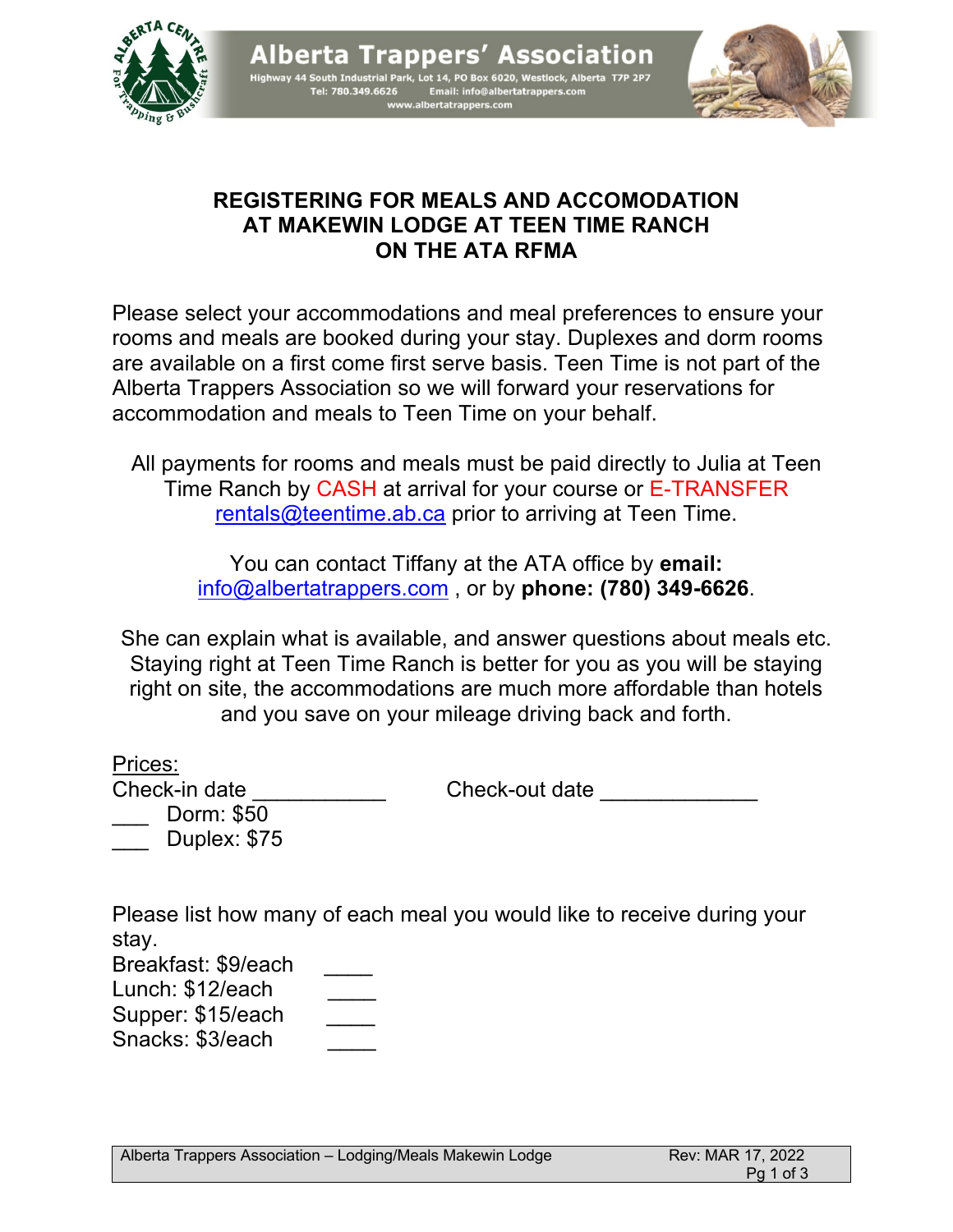





## **Important Notes:**

- **1. Please bring cash as debit/credit is not available once at Teen Time.**
- **2. You will be required to bring your own bedding for your cabin or dorm room and all personal items. You will be staying in a duplex cabin or dorm room – not a hotel.**
- **3. You will be spending a considerable amount of time outdoors so please ensure that you dress for the weather.**